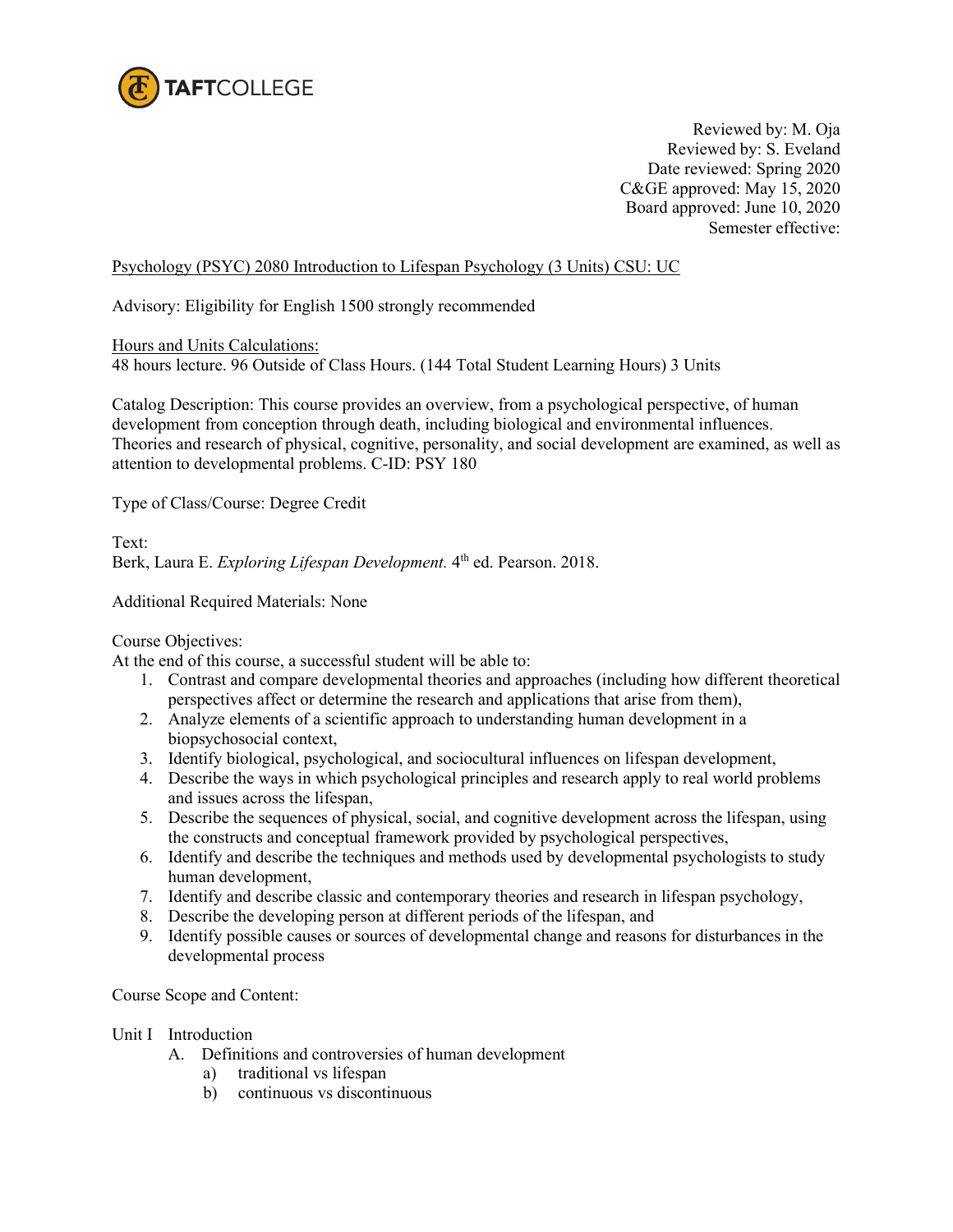

c) nature vs nurture

- B. The Scientific Method
	- a) Techniques and methods used by developmental psychologists to study change over time
- C. Theories and approaches to understanding biological, psychological, and sociocultural influences on lifespan development
	- a) Understand human development in a biopsychosocial context
	- b) Compare and contrast theories
	- c) Applying theory of development and psychological research to real world problems and issues across the lifespan

### Unit II Classical and contemporary developmental theories

- A. Psychodynamic theories
- B. Behavioral theories
- C. Contextual theories (e.g., sociocultural)
- D. Cognitive and Social Cognitive theories
- Unit III Genetics
	- A. Genes, chromosomes and genetic transmission
	- B. Genetic and chromosomal disorders

Unit IV Prenatal Development and Birth

- A. Stages of prenatal development and birth (labor)
- B. Effects of the environment on prenatal development
- C. Neonatal testing and competencies

Unit V Physical, cognitive, and psychosocial development based on psychological perspectives

- A. During infancy
- B. During early childhood
- C. During middle childhood
- D. During adolescence
- E. During early adulthood
- F. During middle adulthood
- G. During late adulthood
- H. Dealing with death and dying

Learning Activities Required Outside of Class:

The students in this class will spend a minimum of 6 hours per week outside of the regular class time doing the following:

- 1. Studying
- 2. Answering required questions
- 3. Completing required reading
- 4. Writing summary papers
- 5. Conducting observations
- 6. Completing required projects
- 7. Reading, summarizing, integrating, or conducting research

Methods of Instruction: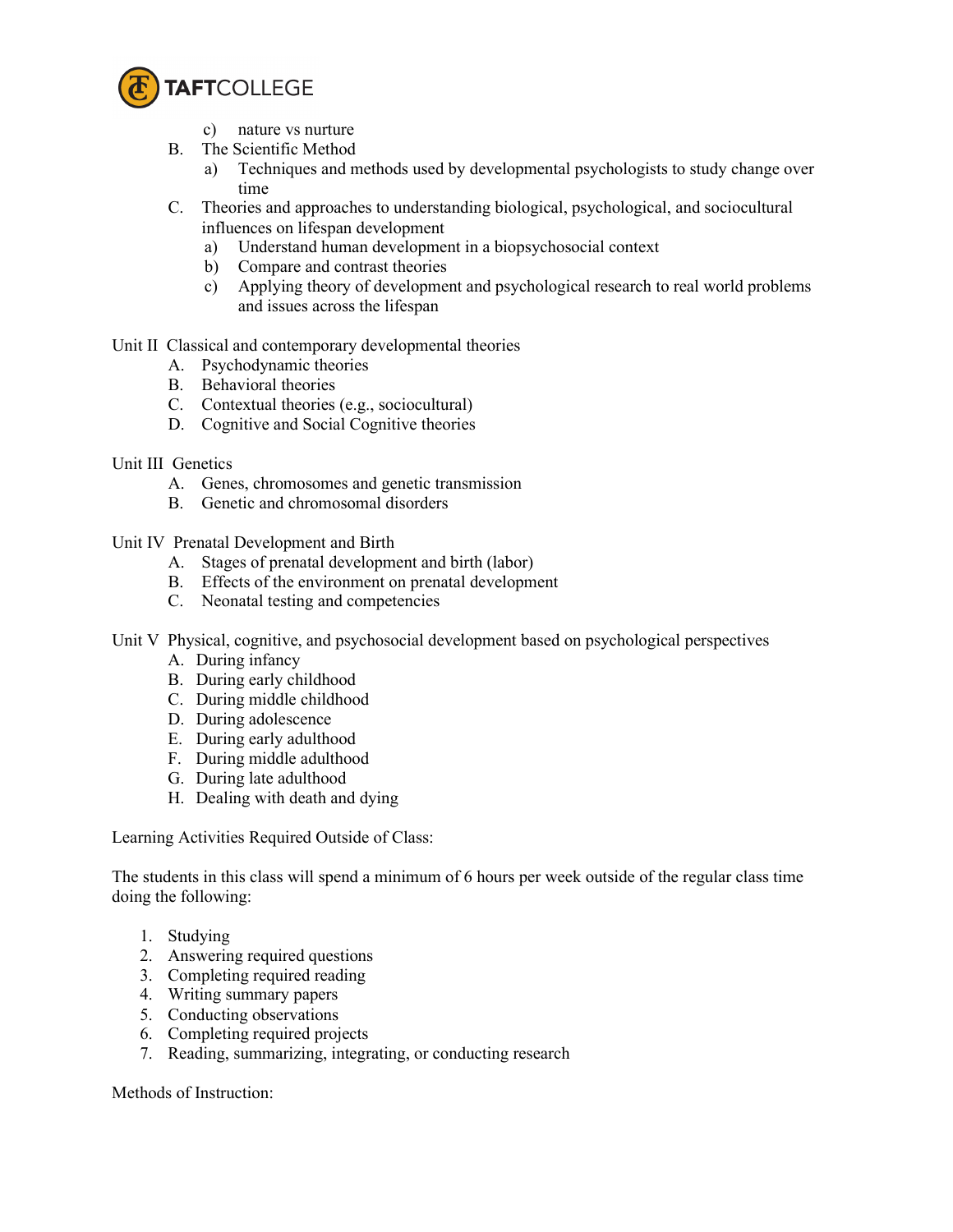

#### Lectures

- 1. Discussions
- 2. Visual presentations
- 3. Group projects
- 4. Worksheets
- 5. Questions

## Methods of Evaluation:

- 1. Substantial writing assignments, including:
	- a. summarizing research findings
	- b. integrating research findings
- 2. Short writing assignments, including:
	- a. essay exams<br>b. application, r
	- application, reflection, and/or opinion essays
- 3. Other examinations, including:
	- a. multiple choice
	- b. true/false items
- 4. Skill Demonstration
	- a. oral/written presentations
	- b. observations and interviews

# Supplemental Data:

| T.O.P. Code:                 | 200100 Psychology, general                                    |
|------------------------------|---------------------------------------------------------------|
| Sam Priority Code:           | E: non occupational                                           |
| Distance Learning            | Online; Offline                                               |
| Funding Agency:              | Y: Not Applicable                                             |
| Program Status:              | 1: Program Applicable                                         |
| Special Class Status:        | N: Course is not a special class                              |
| <b>Basic Skills Status:</b>  | N: Not Applicable                                             |
| Prior to College Level:      | Y: Not Applicable                                             |
| Cooperative Work Experience: | N: Course is not a part of a cooperative education<br>program |
| Eligible for Credit by Exam: | Yes                                                           |